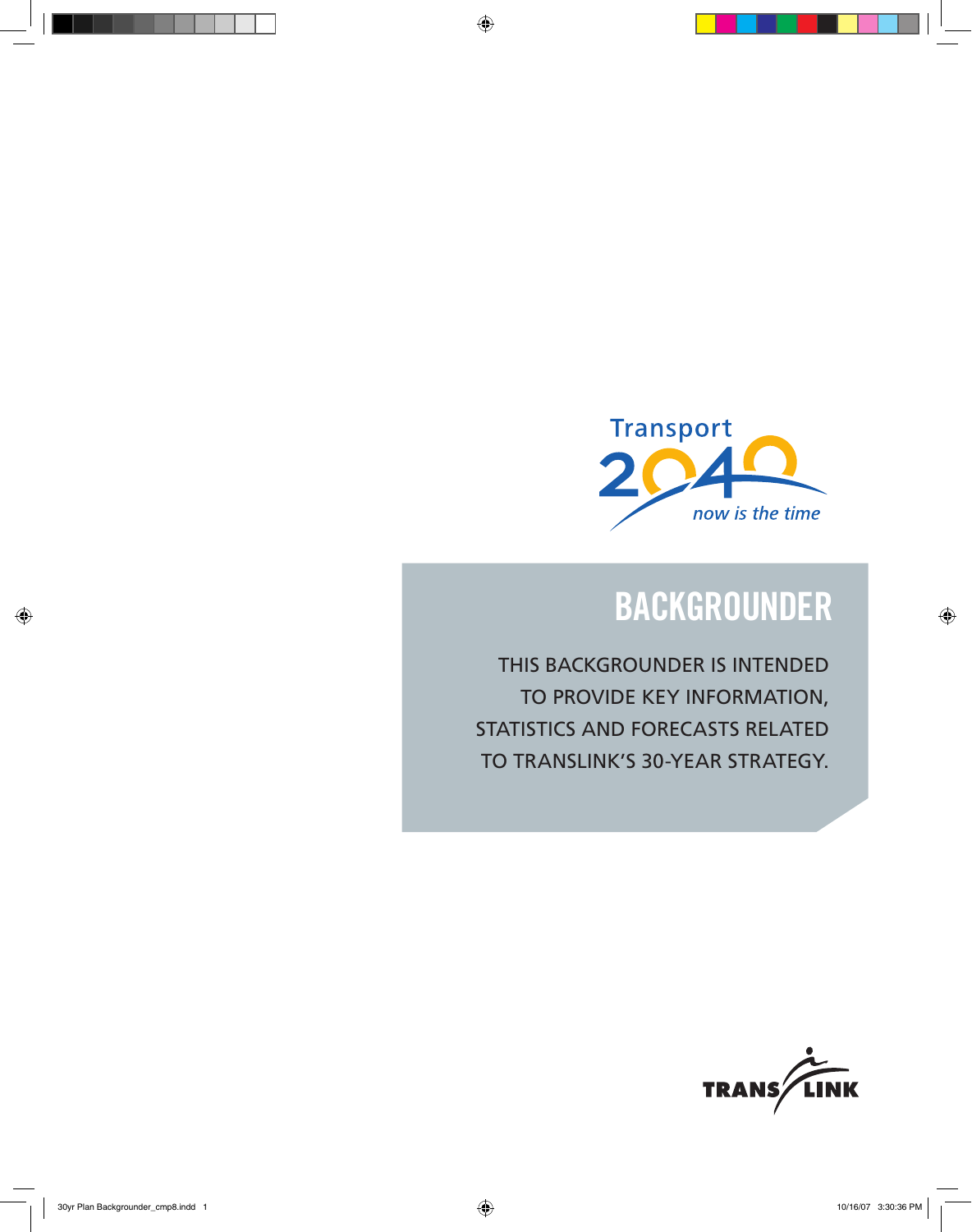# **SOCIAL**





## **POPULATION PROJECTIONS**

- I All parts of Metro Vancouver saw population growth between 2001 and 2006 but it was fastest in Downtown Vancouver and the eastern and southern parts of the region.
- The combined population of the three regional districts in 2006 was 2.5 million, which is projected to increase to 3.8 million by 2040. The Squamish-Lillooet Regional District and the Fraser Valley Regional District are projected to be the two fastest growing regional districts in B.C. during this period.

## **AGING POPULATION**

- By 2040, one-quarter of the poulation will be over 65 years old.
- Between 2001 and 2031, the median age in British Columbia will have increased from 37.9 to 46.2 years.
- **Seniors will live in auto-dependent communities where there is limited accessibility for those** who are unable to drive. The need for local, mid-day travel and for accessible transit services will increase.

## **POVERTY AND AFFORDABILITY**

- In 2001, an estimated 400,000 people in Metro Vancouver were living in or near poverty.
- For an estimated one-third of Metro Vancouver's households, finding housing that is affordable to rent or own is a problem.
- In 2005, over 2,000 people were found living on the streets or staying in emergency shelters across Metro Vancouver.
- **Low-income groups have fewer transportation choices.**
- Many other residents of the region, while not low-income, struggle with the high cost of housing and car ownership.

## **INCREASINGLY DIVERSE POPULATION**

- Metro Vancouver is recognized as a multicultural urban centre, ranking third among worldwide international metropolitan areas having significant proportions of foreign-born residents, ahead of such notables as Sydney, Los Angeles and New York City.
- Between 1996 and 2001, 170,000 new immigrant residents moved to the region, raising the total immigrant population to 739,000, or 37 per cent of the population.
- In 2001, almost 40 per cent of the population of Metro Vancouver had a mother tongue other than English.
- **Persons having a mother tongue other than English can have challenges navigating the** transportation system.

## POPULATION PROJECTIONS OVER THE NEXT 30 YEARS

| <b>REGIONAL DISTRICT</b> | <b>2006 POPULATION</b><br>(MILLIONS) | <b>2031 POPULATION</b><br>(MILLIONS) | <b>2040 POPULATION</b><br>(MILLIONS) |
|--------------------------|--------------------------------------|--------------------------------------|--------------------------------------|
| Fraser Valley            | 0.3                                  | 0.4                                  | 0.5                                  |
| Metro Vancouver          | 22                                   | 3.1                                  | 3.2                                  |
| Squamish-Lillooet        | 0.04                                 | 0.07                                 | 0.09                                 |
| Total                    | 2.5                                  | 3.6                                  | 3.8                                  |

Notes: (1) FVRD and SLRD projections were derived from B.C. Stats for 2031; 2040 projections are unofficial and are based on 2006-2031 growth rate. (2) Metro Vancouver projections do not represent official Metro Vancouver policy and are presented for information only.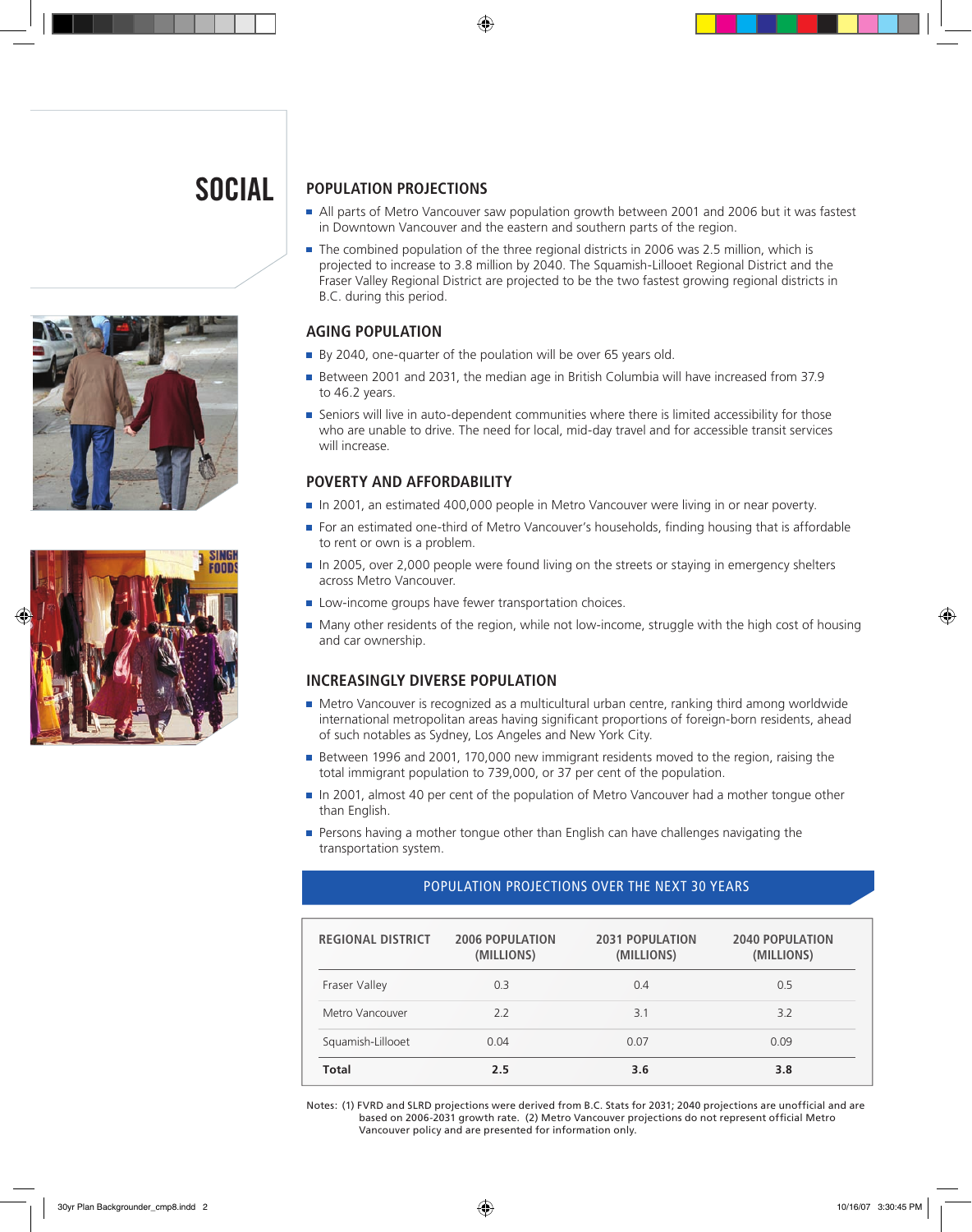# **ECONOMIC**



## **TRENDS AND CONDITIONS**

- **Employment is projected to increase in Metro Vancouver from 1.1 million in 2006 to between 1.6** and 1.7 million in 2040.
- In the FVRD, employment is projected to increase from its 1996 level of 84,000 to between 163,000 and 188,000 in 2021.
- **Employment projections are currently unavailable for the SLRD.**
- Over the past three decades, the economy of Metro Vancouver has become larger and has undergone a pronounced shift towards service sector industries which now account for 83 per cent of all employment in the region (up from 67 per cent in 1971). Employment in goodsproducing industries (e.g. manufacturing, construction, forestry) has declined from 26 per cent to 16 per cent.
- **Employment has grown fastest in the eastern and southern parts of the region, which had an** estimated 32 per cent of regional jobs in 2006 compared to 21 per cent in 1981.
- Metro Vancouver has emerged as a major gateway for freight and passenger movement. Key gateway facilities include Vancouver Port, Vancouver International Airport and the four US-Canada border crossings in the vicinity of the region, collectively known as the Cascade Gateway.
- Vancouver area ports and terminal operators, along with the B.C. Government, have plans underway to triple container traffic throughput by 2020.
- Vancouver International Airport Authority projects that air cargo could nearly double from its current level of 220,000 tonnes annually to 420,000 tonnes by 2027 (base forecast).
- The border crossings serving the Lower Mainland include the third busiest passenger vehicle crossing along the U.S. – Canada border and the fourth busiest commercial crossing. Forecasts predict a 75 per cent increase in commercial vehicle crossings at the Pacific Highway crossing by 2013.
- In 2005, nearly \$13 billion in freight crossed the Cascade Gateway border crossings by truck and an additional \$3 billion of trade crossed the Cascade Gateway by rail.
- Over the past fifty years, the economy of the FVRD has shifted from being resource-based (mainly agriculture) to one that is highly diversified. Key economic sectors include the sales and services industries (30 per cent of employment), trade, transport and equipment industries (19 per cent of employment), and business, finance and administration (17 per cent of employment).
- In 2001, Abbotsford, Mission and Chilliwack accounted for 89 per cent of employment in the FVRD. Abbotsford is the dominant centre, with approximately half of all FVRD jobs in 2001.
- Tourism is the single largest employment sector in Pemberton, Whistler and Squamish. This trend is expected to continue over the next 20 years.

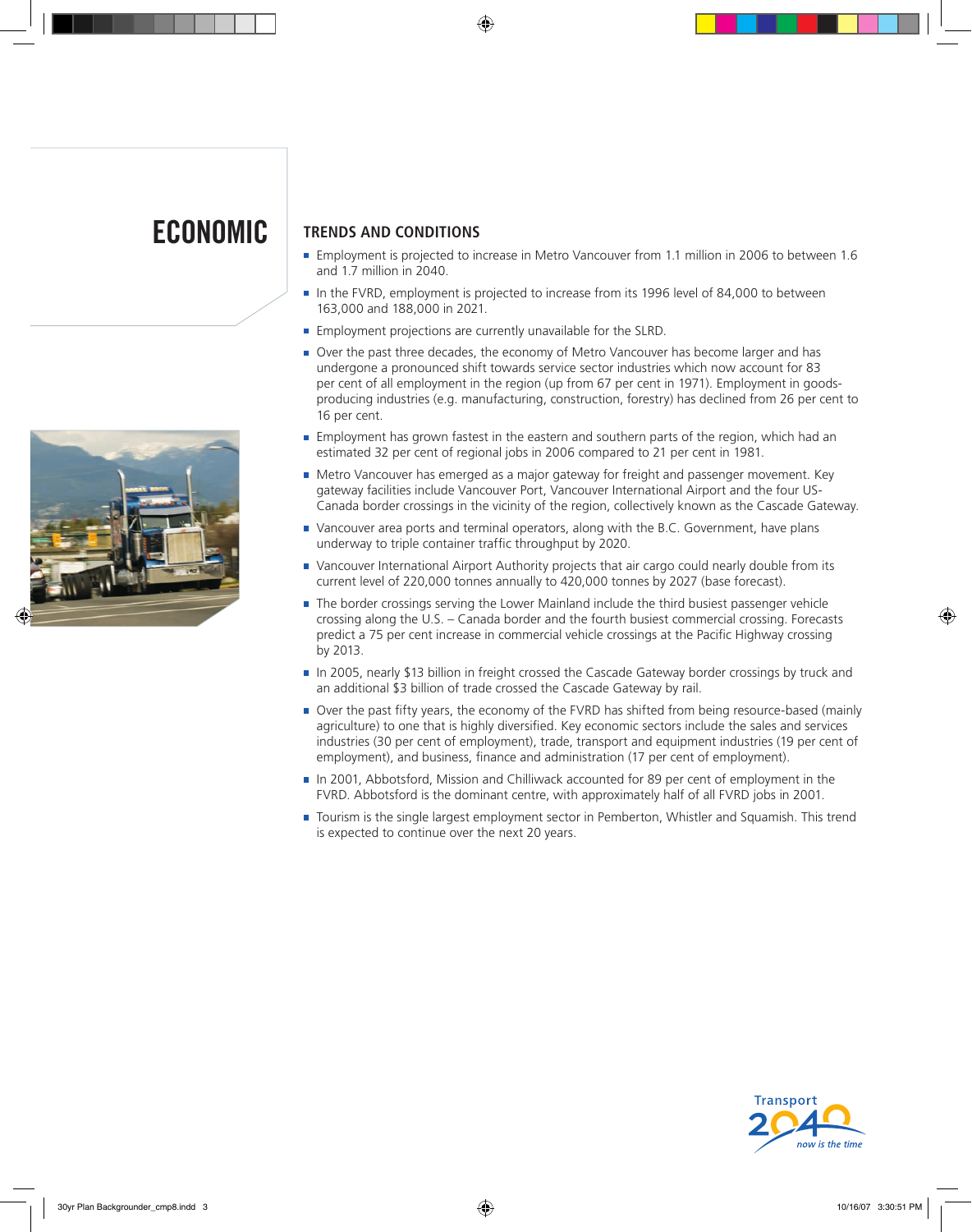



## **ENVIRONMENT REGIONAL GROWTH STRATEGIES**

- Regional growth strategies are general guides for how regions will grow, change and develop over a 20-year period, developed under provincial legislation. They include land use and transportation polices.
- Regional growth strategies have been developed and approved for Metro Vancouver and the Fraser Valley Regional District. The Squamish-Lillooet Regional District is currently in the process of developing a regional growth strategy.
- Metro Vancouver's Livable Region Strategic Plan (LRSP) was approved in 1996 and has been moderately successful in shaping transportation and land use in the region. An updated Regional Growth Strategy is currently being prepared.
- The combined geographic area of the three regional districts is 32,593 square kilometres, which includes large tracts of uninhabited, mountainous terrain.

Key strategic polices for each of the regional growth strategies are summarized in the table below.

### REGIONAL GROWTH STRATEGIES: **PEMBERTON TO HOPE AREA**

| <b>REGIONAL DISTRICT /</b><br><b>NAME OF RGS / STATUS</b> | <b>KEY STRATEGIC POLICIES</b>                                                                                                   |  |  |
|-----------------------------------------------------------|---------------------------------------------------------------------------------------------------------------------------------|--|--|
| Metro Vancouver / Livable                                 | Based on four fundamental strategies:<br>• Protect the Green Zone;<br>· Build Complete Communities;                             |  |  |
| Region Strategic Plan (LRSP) /                            |                                                                                                                                 |  |  |
| Adopted in 1996                                           |                                                                                                                                 |  |  |
|                                                           | • Achieve a Compact Metropolitan Region;                                                                                        |  |  |
|                                                           | • Increase Transportation Choice.                                                                                               |  |  |
| Fraser Valley Regional District /                         | Growth management goals:                                                                                                        |  |  |
| Choices for Our Future /                                  | • Increase Transportation Choice and Efficiency;                                                                                |  |  |
| Approved in 2004                                          | • Support and Enhance the Agricultural Sector;                                                                                  |  |  |
|                                                           | • Manage Urban Land Responsibly;                                                                                                |  |  |
|                                                           | • Develop a Network of Sustainable Communities;                                                                                 |  |  |
|                                                           | • Protect the Natural Environment and Promote<br>Environmental Stewardship;                                                     |  |  |
|                                                           | • Protect and Manage Rural and Recreational Lands;                                                                              |  |  |
|                                                           | • Achieve Sustainable Economic Growth;                                                                                          |  |  |
|                                                           | • Manage Water, Energy Resources and Waste Responsibly.                                                                         |  |  |
| Squamish-Lillooet Regional District /                     | Vision: A region comprised of diverse, distinct and livable                                                                     |  |  |
| Draft Regional Growth Strategy /                          | communities that share a commitment to:                                                                                         |  |  |
| RGS currently being developed.                            | • Practice economic, social and environmental sustainability;                                                                   |  |  |
|                                                           | • Protect the region's natural beauty;                                                                                          |  |  |
|                                                           | • Enhance the region's world-class outdoor recreation;                                                                          |  |  |
|                                                           | • Foster balanced and equitable economic growth;                                                                                |  |  |
|                                                           | • Make decisions that engage local, provincial, federal and First<br>Nation governments, and reflect the values of communities. |  |  |

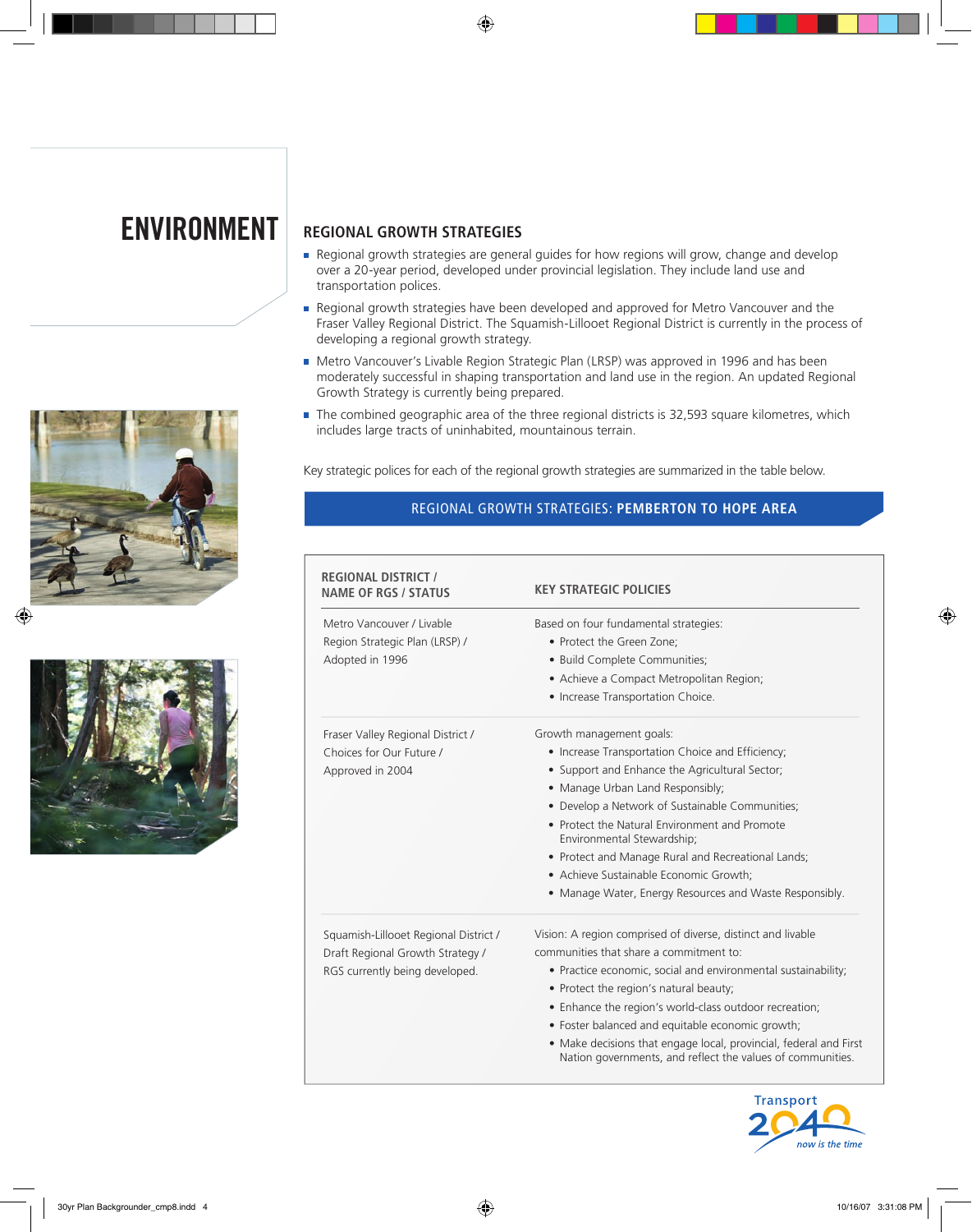

## **GREENHOUSE GAS (GHG) EMISSIONS**

- In February 2007, the International Panel on Climate Change (IPCC), a Nobel Prize-winning body comprising 2,500 climate experts convened by the United Nations, reported that certain human activities are altering the climate and warns severe effects are inevitable, unless greenhouse gas emissions are curbed. The evidence for climate change caused by fossil fuel is described as "unequivocal".
- Transportation accounts for 40 per cent of greenhouse gas emissions produced in Metro Vancouver, mostly from motor vehicles. On average, a passenger vehicle produces about four tonnes of carbon dioxide a year. The 1.3 million vehicles in the region produce more than five million tonnes of carbon dioxide a year – enough to fill B.C. Place Stadium three to four times every day.
- If current trends continue, by 2020 there will likely be around 6.5 million tonnes of carbon dioxide produced by the region's vehicles each year. By 2040, we can expect there to be around eight million tonnes of carbon dioxide produced if we continue the same rate of emissions.
- The provincial government has set a target to reduce greenhouse gas emissions by 33 per cent from 2007 levels by 2020. The total amount of carbon dioxide produced from vehicles would likely have to drop to 3.6 million tonnes a year. This reduction will be required even as the number of people and vehicles in the region continues to rise.

## **ENERGY CONSIDERATIONS**

- Historically, fossil fuels have been the main energy source for transportation. In 2000, transportation consumed 80 per cent of all petroleum products used in B.C.
- The primary source of greenhouse gas emissions is the burning of fossil fuels.
- **If oil prices continue to rise, it will impact the choice of transportation modes and technologies** used by people and goods.
- **There are new and emerging technologies that could supplement and possibly replace fossil fuels.** These include electrically powered vehicles and gas-electric hybrids.
- The impacts and potential of alternate technologies need to be carefully considered. For example, a 2007 OECD study stated that the potential of ethanol and biodiesel to deliver a major contribution to the energy demands of transportation, without compromising food prices and the environment, is very limited.
- **Energy conservation is required, as is improved coordination between transportation and land** use planning.
- Planning that supports transportation types that have low energy demands, such as walking, cycling and transit, also results in a more energy efficient urban environment. High density mixed use developments have been shown to be much more energy efficient than low density developments.
- The B.C. Government's Energy Plan has an overall goal of making B.C. energy self-sufficient by 2016.
- **The Energy Plan incorporates transportation issues into the provincial energy policy and includes** policies to promote renewable fuels, hydrogen and other alternative propulsion types.

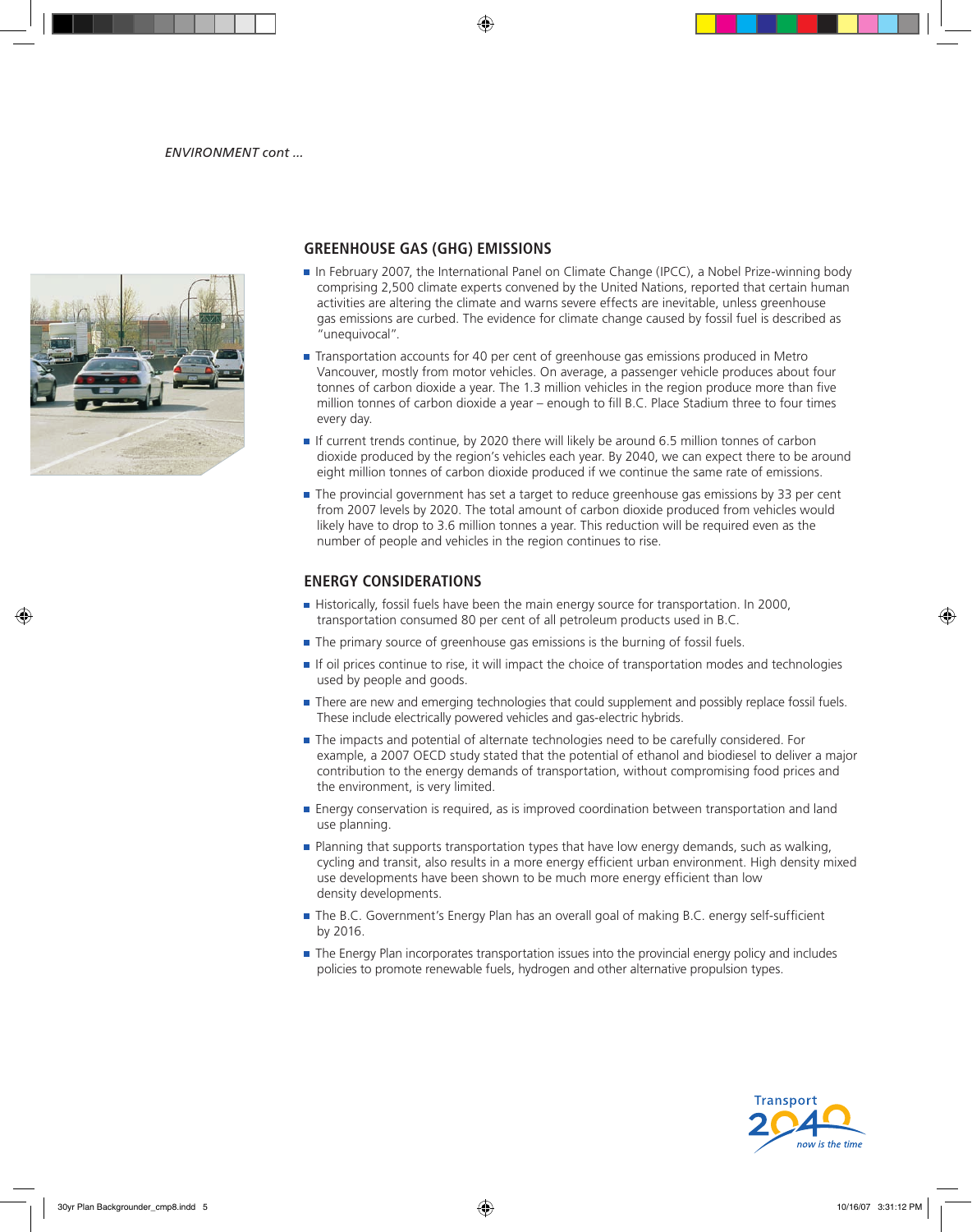# **transportation**





## **TRENDS AND CONDITIONS**

- Vancouver residents made an average of 6.4 million trips per day in 2004, or 3.2 daily trips per person; travel grew by 16.5 per cent between 1999 and 2004.
- Out of all regional trips in 2004, 11 per cent were by transit, 11 per cent were by walking and two per cent was by cycling; the remaining 77 per cent of trips were by auto (either driving or as a passenger).
- Transit mode share varies significantly by sub-area of the region: The transit mode share was 20 per cent in the Vancouver / UEL, 10 per cent in the mature suburban areas and four per cent in the newer eastern and southern parts of the region.
- In 2006, TransLink provided 5.1 million hours and 116.2 million vehicle kilometres of transit service. Public transit ridership has increased significantly over the past five years, from 129 million revenue passengers in 2001 to 165 million revenue passengers in 2006, an increase of 23 per cent.
- The inflation-adjusted cost of monthly fare cards declined between 2001 and 2006, and the federal tax credit resulted in further savings for riders.
- Retail gasoline prices in Metro Vancouver increased by 36 per cent between 2001 and 2006, while gasoline sales only increased by 4.4 per cent and declined by 0.7 per cent on a per capita basis.
- In recent years, the number of cars in Metro Vancouver has been increasing at a faster rate than the population. Car ownership increased by 40 per cent between 1991 and 2006 compared with population, which increased by 32 per cent during the same period.
- The average commuting time has been decreasing in Metro Vancouver. In 1992, the average round trip travel time was 70 minutes, which decreased to 68 minutes in 1998 and 67 minutes in 2005. In other large metropolitan areas in Canada, the average round trip travel time has been increasing over the same period.
- In 2001, in the Fraser Valley Regional District, 84 per cent of employed residents used their car to get to work; eight per cent carpooled; four per cent walked; one per cent took transit and less than one per cent cycled. Average commuting distance in the FVRD was estimated at 12.6 kilometres.
- In 2001, 43 per cent of FVRD residents worked in their own communities, 11 per cent worked at home and 13 per cent had no fixed workplace.
- Public transit services are operated in Abbotsford, Mission and Chilliwack / Agassiz-Harrison, and are cost-shared by the municipal governments and BC Transit.
- In 2001, in the Squamish-Lillooet Regional District, 70 per cent of employed residents drove to work, 10 per cent carpooled, 6 per cent took public transit, and 11.2 per cent either walked or cycled. The transit mode share varied from 14 per cent in Whistler to two per cent in Squamish.
- In 2001, 55 per cent of employed SLRD residents worked in their own communities, 14 per cent worked in other SLRD communities, eight per cent worked from home and five per cent worked in Metro Vancouver.
- **Public transit services are operated in Squamish and Whistler, and are cost-shared by the** municipal governments and BC Transit.

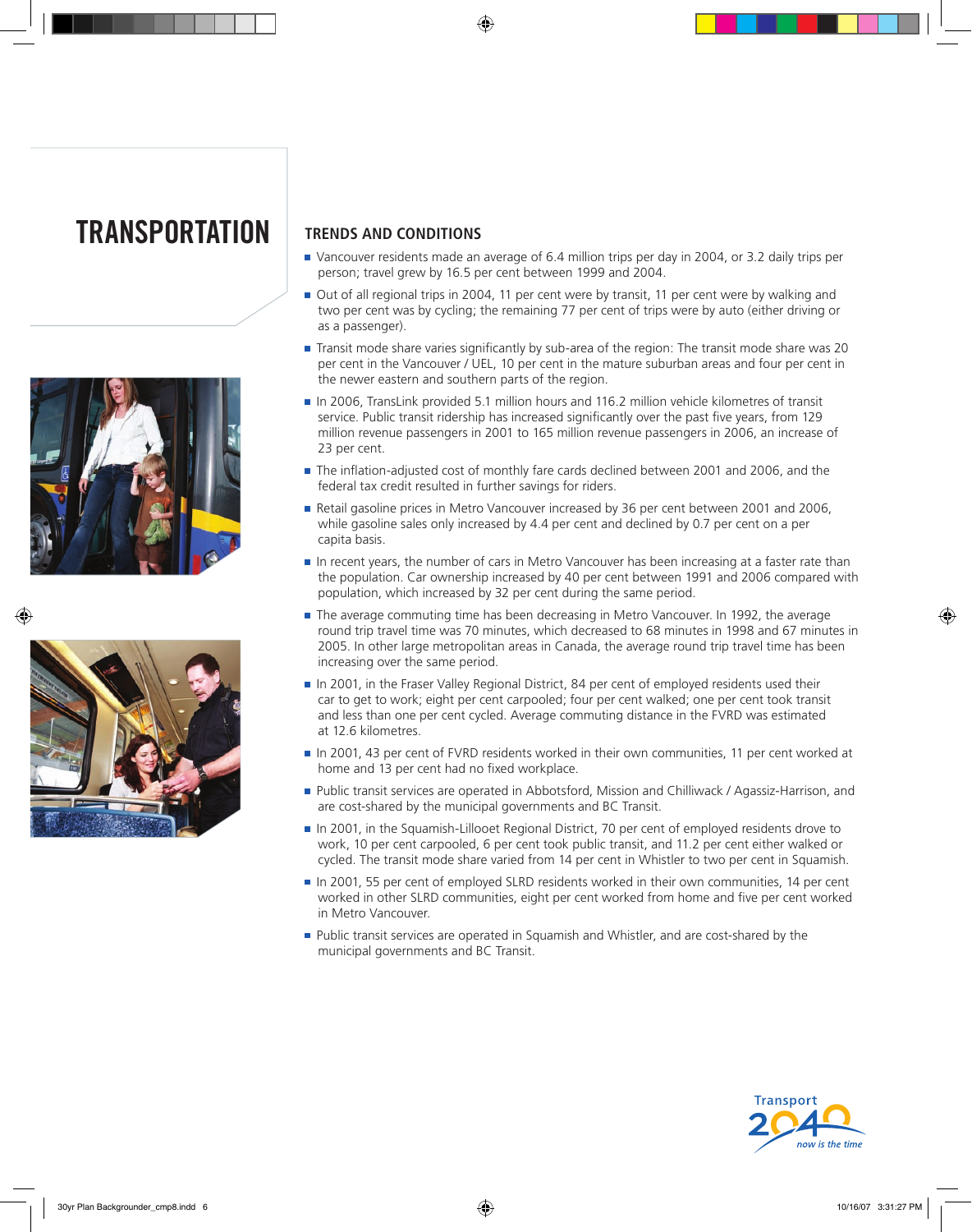

## SELECTED MAJOR TRANSPORTATION INFRASTRUCTURE: AGE BY 2040

| <b>MAJOR TRANSPORTATION INFRASTRUCTURE CURRENT AGE (2007)</b> |           | <b>AGE BY 2040</b> |
|---------------------------------------------------------------|-----------|--------------------|
| New Westminster Rail Bridge                                   | 103 years | 136 years          |
| Pattullo Bridge                                               | 70 years  | 103 years          |
| Massey Tunnel                                                 | 48 years  | 81 years           |
| Ironworkers Memorial Bridge                                   | 47 years  | 80 years           |
| Knight Street Bridge                                          | 33 years  | 66 years           |
| SkyTrain Expo Line                                            | 22 years  | 55 years           |
| SkyBridge                                                     | 18 years  | 51 years           |

### **AGING INFRASTRUCTURE**

By 2040, many of the region's water crossings and road and rail infrastructure will have surpassed their design life expectancy and will need to be replaced or undergo significant maintenance or rehabilitation. Examples of the cost of replacing transportation infrastructure owned and operated by TransLink are as follows (2007 dollar amounts):

Knight Street Bridge replacement

**\$1.5 billion**

Pattullo Bridge replacement **\$1.25 billion**

Westham Island Bridge replacement **\$50 million**